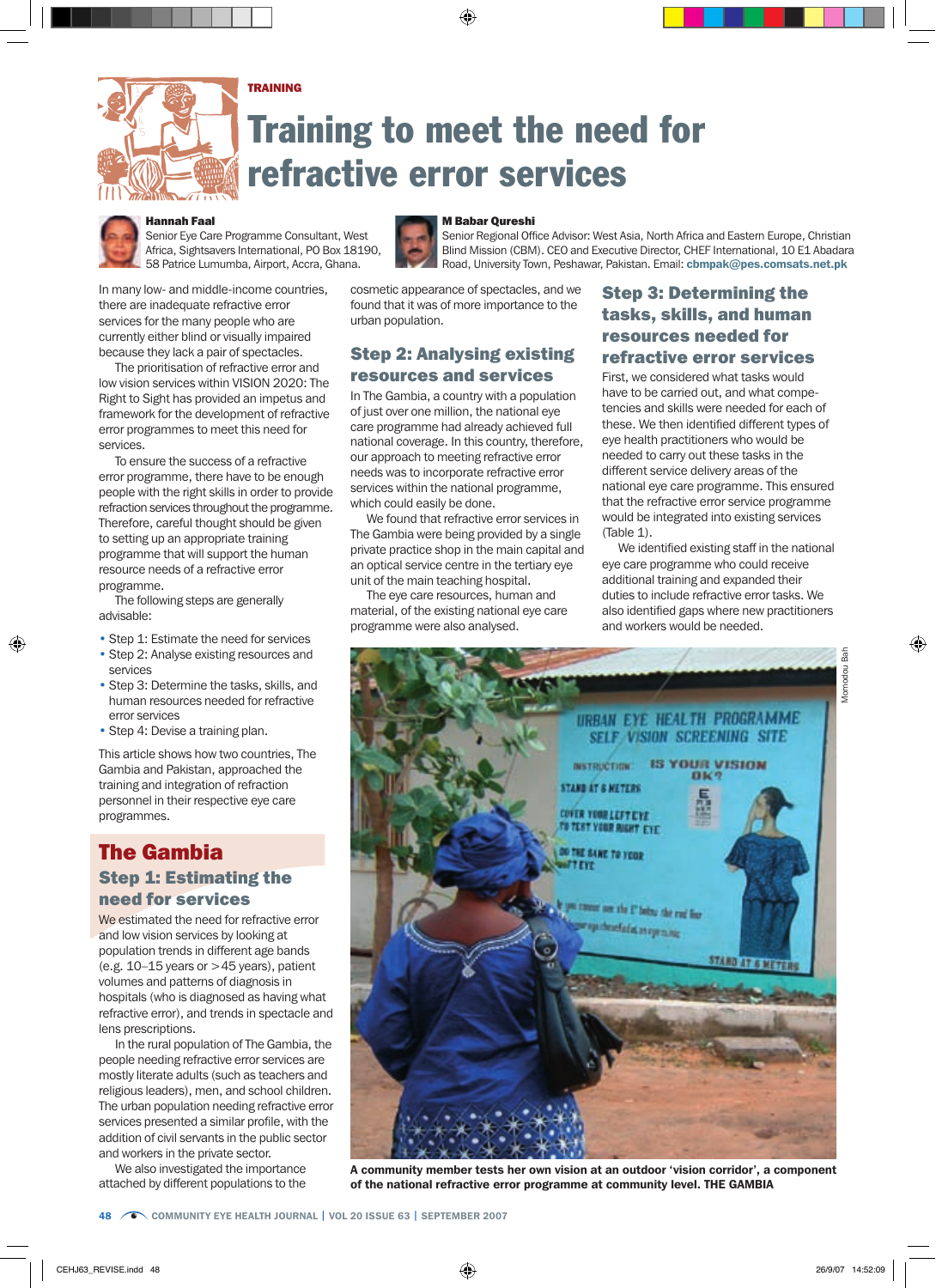| Table 1. The various service delivery areas of The Gambia's refractive error programme (within the existing national eye care programme) |  |  |  |  |
|------------------------------------------------------------------------------------------------------------------------------------------|--|--|--|--|
|------------------------------------------------------------------------------------------------------------------------------------------|--|--|--|--|

| <b>Service delivery area</b>                                                                                                                           | <b>Tasks</b>                                                                                                                                                                                                                                                                                                                                                                           | <b>Team</b>                                                                                                                                                                                                     |
|--------------------------------------------------------------------------------------------------------------------------------------------------------|----------------------------------------------------------------------------------------------------------------------------------------------------------------------------------------------------------------------------------------------------------------------------------------------------------------------------------------------------------------------------------------|-----------------------------------------------------------------------------------------------------------------------------------------------------------------------------------------------------------------|
| Community (urban and rural)                                                                                                                            | • Dissemination of information/health education on near vision,<br>the benefit and use of spectacles, and where best to obtain them<br>• Counselling on the use of spectacles and low vision aids<br>• Making near vision spectacles available<br>• The use of vision corridors for self-testing of distance and near<br>vision and for raising awareness, particularly in urban areas | Community-based vision and eye-<br>oriented workers, e.g. 'friends of<br>the eye' <sup>1</sup> (usually non-health<br>service personnel, selected by the<br>community and covering a<br>population of 250)      |
| School eye health programme<br>(this covers all primary schools,<br>but the refractive error<br>component is extended to<br>secondary schools as well) | All the above, plus:<br>• Vision screening using Snellen E chart and occlusion<br>• Identification of children (11-15 years) with visual problems<br>• Keeping records and tracking children referred for refraction<br>and for their annual or bi-annual follow-up visits as required                                                                                                 | Teachers, school nurses,<br>community ophthalmic nurses                                                                                                                                                         |
| General health facilities, e.g.<br>health centres (frontline health<br>facilities)                                                                     | • Self-check for distance and near vision<br>• Proper care of own spectacles                                                                                                                                                                                                                                                                                                           | Integrated eye workers                                                                                                                                                                                          |
| Primary health facilities, where<br>a community ophthalmic nurse<br>serves a population of<br>10,000-30,000                                            | • Training and supportive supervision of community-level workers<br>• Holding stock of near vision spectacles<br>• Tracking referrals, especially of school children, for spectacle<br>wearing and offering support for repairs or replacements<br>• Data management of refractive error and low vision as part of<br>comprehensive eye care                                           | Community ophthalmic nurse as<br>part of community health facility<br>staff                                                                                                                                     |
| Secondary eye unit<br>covering a population of<br>100,000-150,000                                                                                      | • Screening for presbyopia and refractive errors in government<br>ministries, industries, and other work places (in urban areas only)<br>• Eye health education<br>• Basic refraction<br>• Basic dispensing of simple and near spectacles (following strict<br>referral criteria)<br>. Tracking, counselling, and supporting patients needing low<br>vision services                   | Refractionist* within a secondary<br>eye unit team, which is led by a<br>cataract surgeon                                                                                                                       |
| Tertiary eye unit covering a<br>population of about 1,000,000                                                                                          | All of the tasks assigned to the secondary eye unit, plus:<br>• Basic and complex refractions for walk-in patients and referrals<br>• Low vision services<br>• Optical workshop services<br>· Investigations: visual field tests, keratometry, etc.<br>• Training<br>• Supportive supervision                                                                                          | Optical sub-unit of the eye care<br>team made up of:<br>• Optometrist*<br>• Refractionist/optical technician*<br>• Receptionist or display shop<br>assistants*<br>• Optical stores keeper*<br>• Accounts clerk* |

\* New staff (not part of the existing national eye care programme)

Certain new staff, such as the receptionist or display shop assistant, the optical stores keeper, and the accounts clerk, could be recruited from the existing human resource pool in The Gambia, while an optometrist could be recruited from another country in the sub-region.

However, customised training would be required to meet the need for refractionists, also known as optical technicians. These eye health practitioners would be based in the secondary and tertiary units, but they would offer specific intermittent populationbased services.

The refractionist/optical technician would perform the following tasks:

- refraction services (including simple subjective and retinoscopic refraction)
- low vision services (including assessment and prescription of low vision aids)
- optical workshop services (including glazing lenses of all kinds into frames)
- investigations (including visual field tests, colour vision tests, and keratometry)
- community services (including screening for refractive errors and presbyopia, prescription and dispensing of simple

presbyopic spectacles, and eye health education)

• referral of non-refractive error visual loss and eye problems, as well as complex refractive errors, to the ophthalmologist and the optometrist, respectively.

# Step 4: Devising a training plan

Based on the task and skill analysis (Step 3), a training programme was developed and implemented.

#### Existing staff

The skills of existing staff in the national eye care programme needed to be updated. In addition, existing training programmes had to be expanded to include refractive error components.

The following steps were taken:

- 1 Community-level eye care training was expanded to include refractive error components. This was at most 1–2 hours.
- 2 The pre-service training modules for general nurses, community ophthalmic

nurses, medical students, and other health workers were reviewed and improved to include refractive error and low vision components.

3 In-service training: The existing eye care programme staff, service delivery staff, and faculty received customised training to consolidate their skills in refractive error services and training.

#### Training refractionists/ optical technicians

The tertiary unit was made responsible for the training course for refractionists/optical technicians. An optometrist was recruited from Nigeria to join the eye team at the tertiary unit and, with the help of the eye programme senior staff, to develop the training modules.

This new course trained refractionists/ optical technicians to provide services where there are no optometrists in the community. Their role would also include assisting the optometrist or ophthalmologist where there was one.

Community eye health, primary eye care,

*Continues over page* ➤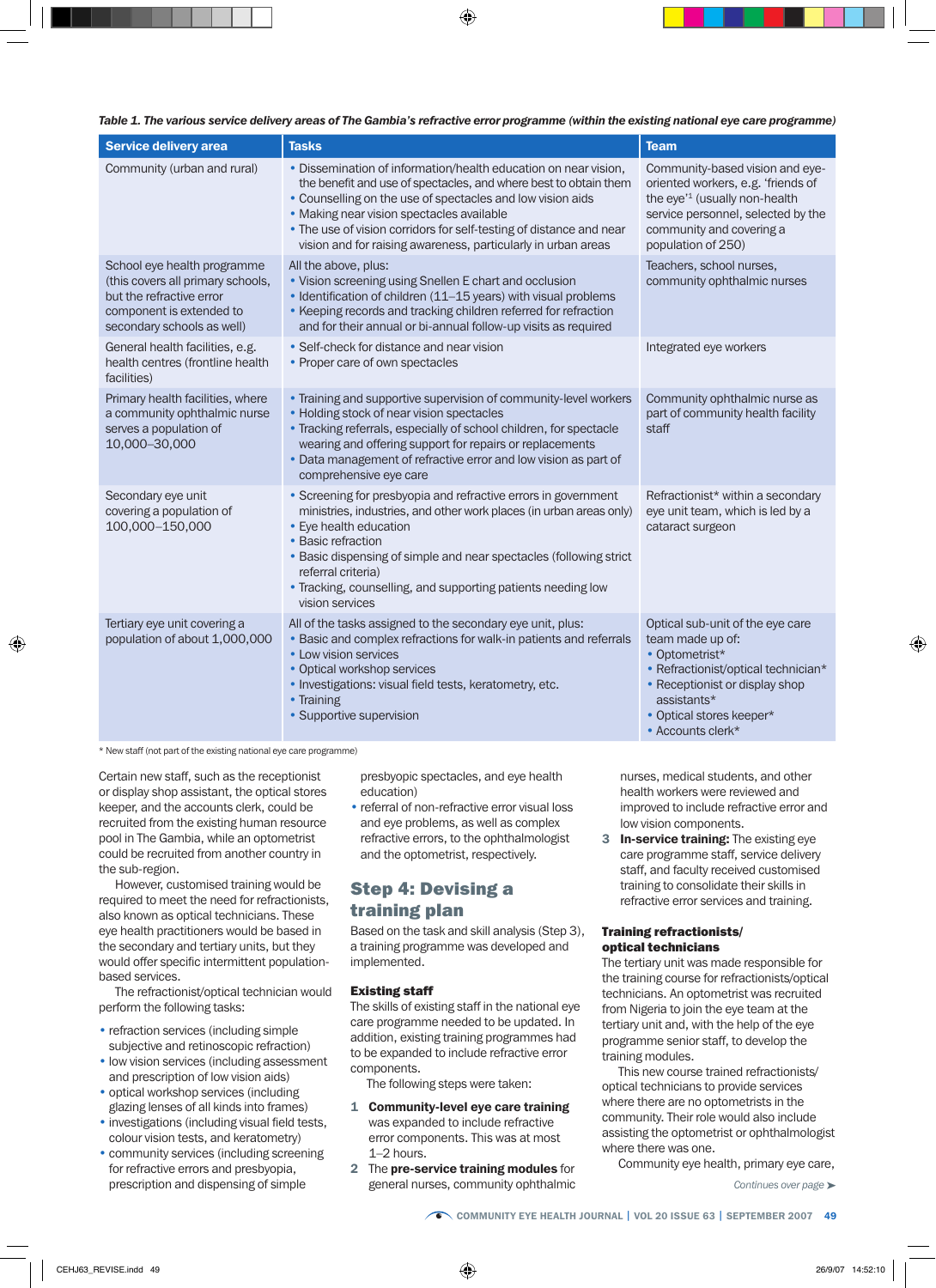and optical dispensing components were included in the module in order to equip the refractionists to provide optical and primary eye care at an affordable price. It was decided that the refractionists would work as members of an eye care team and at the following service delivery points: refraction clinics, low vision clinics, optical workshops, and secondary and tertiary units.

The criteria for enrolment were:

- twelve years of schooling (general certificate of education or equivalent)
- passes in English, mathematics, physics and/or biology or equivalent.

Practical experience in an eye unit was considered to be an advantage.

Candidates for this training programme were nominated by a supervising optometrist or ophthalmologist and sponsored by government and non-government agencies. To accept a candidate from the private sector would be an exception. (For improved integration, absorption and career growth, the programme is currently recruiting from the now sizeable pool of community ophthalmic nurses who already work in rural areas at the secondary eye units.)

The duration of the course was six months, consisting of three months of intensive studying and practical experience at the base hospital and three months of practical experience in the community.

Continuous assessment was carried out and logbooks were used to track the skills the candidates had learnt. This was followed by a final written and practical exam. Certification was done by the Regional Ophthalmic Training Programme, which conducts all midlevel eye care training in The Gambia.

Existing faculty and staff, such as optometrists, ophthalmologists, residents, and cataract surgeons, as well as existing tertiary unit facilities, were used to conduct training. The practical experience component included work in secondary units, schools, community screening, and eye camps. This practical work was mainly supervised by the optometrist.

Each student received a kit and textbooks, which would become part of the equipment at their posts on graduation and not the personal property of the students. Graduates also received extensive post-training support for at least six months in order to help them set up services, to ensure these are of the required standard and quality, and to help the graduates integrate their work into existing services.

The following lessons were learnt:

- having a community-oriented optometrist with excellent training and management skills is absolutely essential for successful management of such a training programme
- the training has to be competency-based and intensely practical, with continuous emphasis on quality assurance
- to ensure the continued job satisfaction of the refractionists/optical technicians, it would be necessary to provide opportunities for further training. A multi-entry and multi-exit scheme would allow for the

coverage of population needs, as well as enable the further training of the smaller number of refractionists who could progress to other aspects of service delivery, such as that provided by ophthalmic technologists or optometrists

- it is essential to maintain quality assurance by providing full, supportive supervision to the refractionist and any allied health practitioner
- in many countries in West Africa, it may be necessary to advocate and work with the ministry of health to establish a council for allied health practitioners, as only the traditional medical and nursing councils exist.

# Pakistan Step 1: Estimating the need for services

Pakistan has a high prevalence of refractive error: 63.5 per cent in adults, according to the national blindness survey of 2002.

In addition, four per cent of children below the age of 15 have refractive errors.

Given that 40 per cent of the population is younger than 15 and 34 per cent is older than thirty, we calculated that a minimum of 230,200 people per million population would need refractive error services (the figures for the age group 15–30 are not yet known). This figure excludes those with presbyopia.

## Step 2: Analysing existing resources and services

There were few existing optometrists in Pakistan, and they were practising only in cities. Most of the optometrists were trained abroad and worked in tertiary eye care institutions. There were no institutions in Pakistan that ran accredited and certified training programmes for optometrists. Most people in need of refraction saw opticians in the local market place. Few of these opticians had received any certified training in Pakistan; they were mostly operating as family businesses. Other patients had to

travel to ophthalmologists in the city for refractive error services.

## Step 3: Determining the tasks, skills, and human resources needed for refractive error services

It was determined that refractive services had to be integrated at the district level. Therefore, the National Committee for the Prevention of Blindness decided to train ophthalmic technicians and refractionists who could serve in the districts and have clear career pathways. Optometrists, orthoptists, and ophthalmic technologists would be trained to assist ophthalmologists in tertiary eye care institutions and to meet the need for eye care teaching, training, and research in Pakistan.

The role of refractionists, in particular, was considered to be very important. At district or secondary level, they could carry out simple and complex refraction, as well as provide support to the ophthalmologists. They could also take part in school screening programmes and outreach clinics, providing refraction to those being screened.

# Step 4: Devising a training plan

The National Committee for the Prevention of Blindness approved job descriptions and tasks for ophthalmic technicians, refractionists, optometrists, orthoptists, and ophthalmic technologists (Table 2).

In order to train these practitioners, it was decided to upgrade the ophthalmic technician course offered at the Pakistan Institute of Community Ophthalmology into a four-year, multi-tiered curriculum. The content of the curriculum was based both on the tasks the practitioners would be required to perform and on the needs of the community at different levels. The multitiered approach allowed human resources to be produced for each level of eye care.

At present, three additional institutions are offering this four-year programme.